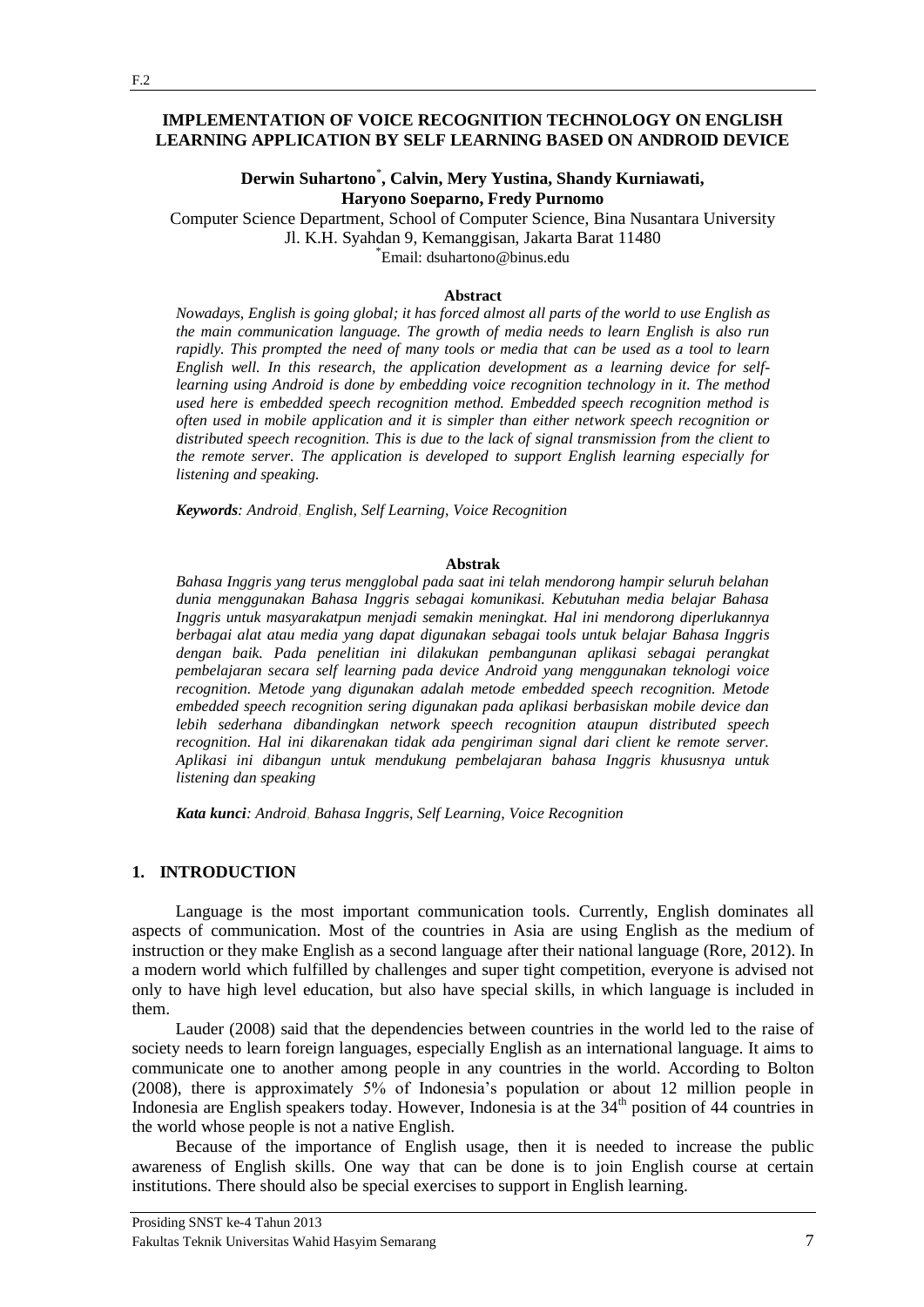Higher mobility is also a consideration. Most people continue to interact with other people by using their gadgets. So, it would be better if an application is put into gadgets for learning especially in English learning. This research is to build English learning apps on smart phone based on Android by inserting voice recognition feature as special tool for user to practice the pronunciation of the English word. As learning is addressed to professionals, then the application is built using English which is often used for the professionals (Business English).

# **2. METHODOLOGY**

### **2.1 Fundamental Theory**

## **2.1.1 Self Learning**

According to Hughes & Berry (2011), self learning or self directed learning is a learning activity in which the students have their responsibility in planning the learning materials. Students have their control to the learning process. Students can also determine the way how they learn, where they learn, and when they will learn.

Based on Hughes & Berry which is cited from Knowles (2011), there are two main principles in self learning. These principles are:

1. Self teaching

This happens when the student takes the initiative upon themselves to look for learning tools and resources needed to make them understand about the knowledge and skills required.

2. Personal autonomy

A principle which refers to the students to set learning goals

# **2.1.2 Business English**

Referring to the statement proposed by Zhang (2007), Business English is an international business communication learning system on social and economic field. The participants will be directed to study business procedures insides. Business English is part of English for Specific Purpose (ESP). English for Specific Purpose is an approach used to learn English in which its characteristics are to meet the needs of the students.

# **2.1.3 Voice Recognition**

Based on the definition stated by Tan and Lindberg (2008) which refers to the opinion of Deller, voice recognition or commonly known as speech recognition is the process of translating voice signal to a sequence of words. They said that there are three kinds of approaches in voice recognition, namely:

a. Network Speech Recognition (NSR)

Network Speech Recognition (NSR) is an approach to perform speech recognition by using conventional speech coders to transmit sound from user device to recognition server. Network speech recognition is usually used in telephone conversations.

b. Distributed Speech Recognition (DSR)

Distributed Speech Recognition (DSR) is a remote speech recognition which adopts client-server architecture by placing feature extraction in client side and computation intensive recognition decoding in server side.

c. Embedded Speech Recognition (ESR)

Embedded Speech Recognition (ESR) is a speech recognition approach which is used for mobile devices such as mobile phone, PDA, and games tools. ESR is done by putting all speech recognition process on mobile target or user's tools. ESR is a speech the simplest speech recognition compared with two previous approaches, which are Network Speech Recognition (NSR) and Distributed Speech Recognition (DSR). This is because the embedded speech recognition doesn't have signal or data transmission process from client to remote server.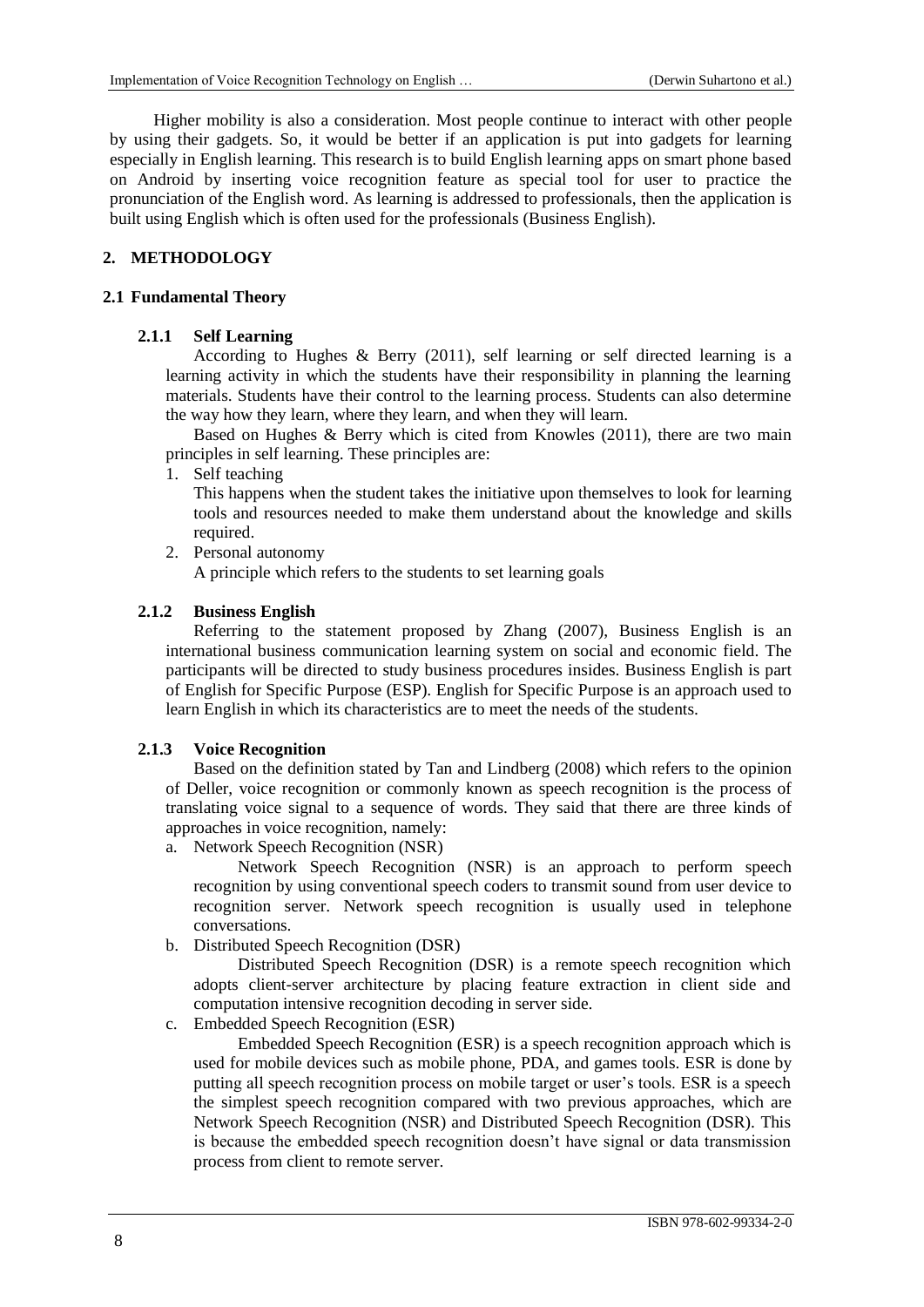#### **2.2 Previous Work**

Some research has been conducted in several countries in order to improve English skills. This shows people's high interest of English.

Lu (2008) conducted an experiment by using paper media and short message service via mobile phone to learn vocabulary. It aims to determine the effectiveness level of learning by using mobile. From the evaluation results, it is found that students who learned through this media have a higher vocabulary improvement. McConatha et al. (2008) conducted a study which could be said to be a continuation of Lu. They measured the effectiveness of mobile learning using HotLava Software's Learning Mobile Author. The results indicate that students who learn English by using that software have a greater grade than those who only use the class review handouts.

Tewari et al. (2010) gives teaching strategy to the pronunciation of English words by using games. The game uses speech recognition technology. Evaluation of the results obtained that group of students who learn through games with speech recognition has a good improvement to words. Anarchy (2008) also developed another similar mobile application by using flash-based. The same improvement was also obtained when the application is being evaluated.

Related to Business English which is used in the research, issues or problems that arise have been identified. Alameddine (2012) said that the problems in delivering English in Saudi are negative transfer, difference writing strategies, propositional knowledge, collocation patterns, and implications. These constraints are generally faced by some countries whose English pronunciation is quite difficult because of the national language or dialect used in that country.

In the recent period, the emphasis of the English usage in business circles is likely to increase. Thitthongkam et al. (2011) conducted interviews to 53 managers from various companies in Thailand. The result obtained is that foreign language skills help the business run more efficiently. It is also able to assist the company in expanding business to other countries and internationally.

Aside from the research that has been done, some mobile applications have also been developed. There are Vocab Study List, Learn English Podcast, and Test Your English Vocabulary.

Vocab Study List

Vocab Study List is English vocabulary learning application on Android. There are two features in this app. The first one is feature that displays word and its definition. The second feature is quiz feature that is used to see user capabilities after the learning takes place. Disadvantage of this application is the absence of word categorization by its type and there is no way how to pronounce the word



**Figure 1. Vocab Study List** 

Learn English Podcast

Learn English Podcast is an English learning application issued by the British Council. The learning method in this application is likely to train users to read and listen to a conversation of a group of people as well as between two people. To find out how far the user understands the conversation, user is able to access exercise feature that have some multiple choice questions. Disadvantage of this application is that the user must be connected to the Internet network to access the material users. In addition, the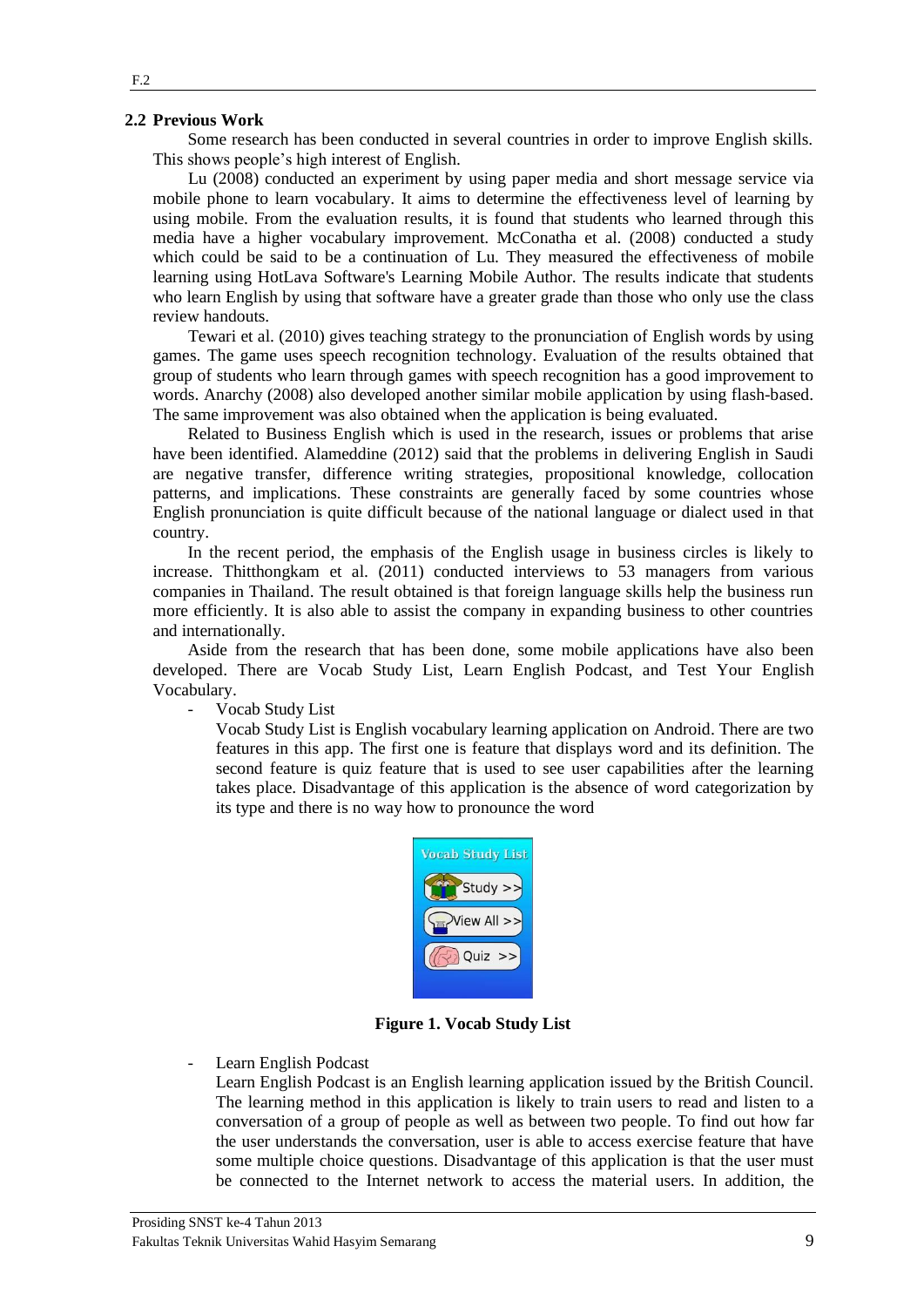exercise feature doesn't show the results summary, so it makes difficult to determine the capability level of learning outcomes.



**Figure 2. Learn English Podcast**

- Test Your English Vocabulary

Test Your English Vocabulary is an application devoted to learn vocabulary. It combines dictionary elements, testing elements and games elements in one application. Some of the features contained in this application are word by meaning quiz, meaning by word quiz, dictionary, searching feature for short words, mini games, result and listening test. Disadvantage of this application is the lack of visualization in form of image and sound in terms of learning.



**Figure 3. Test Your English Vocabulary**

# **2.3 Methods Used**

From the researches that have been mentioned before, we conduct a research which will have value-added rather than the previous works. The application focuses in making of the mobile learning application themed Business English in which the material consists of various types of word vocabulary with the addition of quiz features as well as voice recognition to help the users learn English. It also an aim to measure the user ability in doing the materials either it is before or after learning.

The method worked on the speech recognition is using the stages which are commonly used; they are feature extraction, speech pattern database, and pattern matching.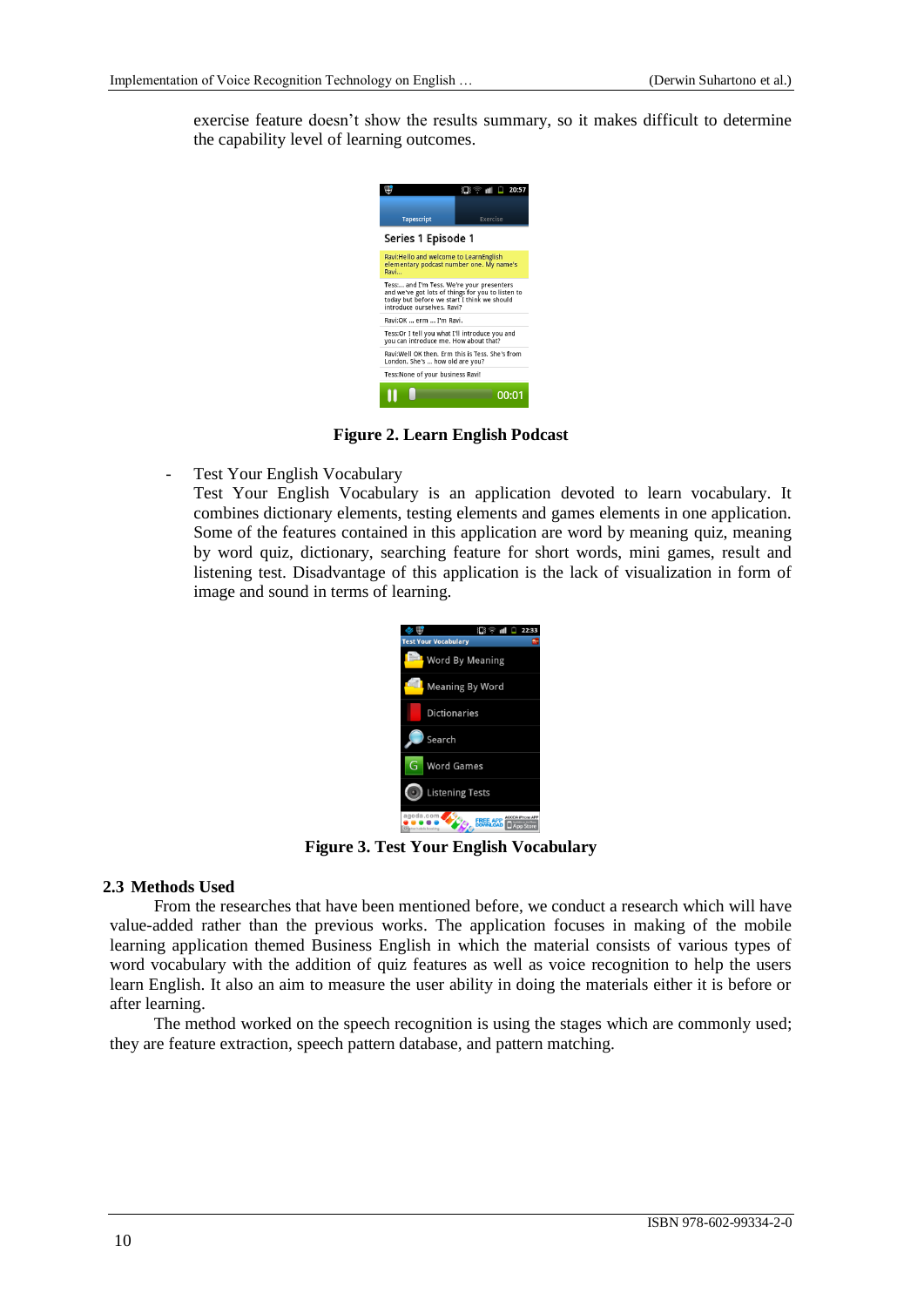

**Figure 4. Voice Recognition Mechanism**

Voice recognition method here is using Google Voice Search. The mechanism can be described as follows:

- 1. Enable Interface Recogniter\_UI by pressing the voice recognition button by the user.
- 2. Users input sound through the microphone which is contained in the Android itself.
- 3. Voice that has been entered will be processed in the client site, and then it is converted from analog to digital signals.
- 4. The digital signal will be sent to cloud computing which is owned by Google to do the matching. It is called the search query.
- 5. The query results will be returned to user's smart phone

There are four main menus which are start, summary, games and help. The following workflow is as follows:

a. Start

When users access this menu, the option of learning categories will be given. After choosing one of the existing categories, for the first time use, user can only access the pretest. After finishing the pretest, user whose score is less than 8 can only access learning. But for user whose score is more than or equal to 8 may choose to access learning or directly take the posttest. When users access the learning, there will be a few words whose color is different from the other. This indicates that the word is a target of learning. Users can view detailed information of the word by selecting and clicking on it.

b. Summary

In this menu, user will be able to see the scores of the pretest or posttest that he has taken before. User can see the progression of his learning through this menu. Once completed, user can return back to the main page.

c. Games

In this menu, user can access questions for existing games. Once after completed, user can return to the main page.

d. Help

This menu is an additional menu that can be accessed as user assistance. If user has difficulty in accessing the menus, user can see the descriptions of each menu.

### **3. RESULTS**

User can start to learn English by selecting steps to be taken. User can access pretest, learn, and posttest. First-time user can only access the pretest, whereas learn and posttest menu will be locked. Learn will be accessible after the user has been successfully run the pretest. While the posttest will be accessible when the user has been successfully answered the questions in the pretest with minimum score at least 8 or after the user has finished in accessing learn menu.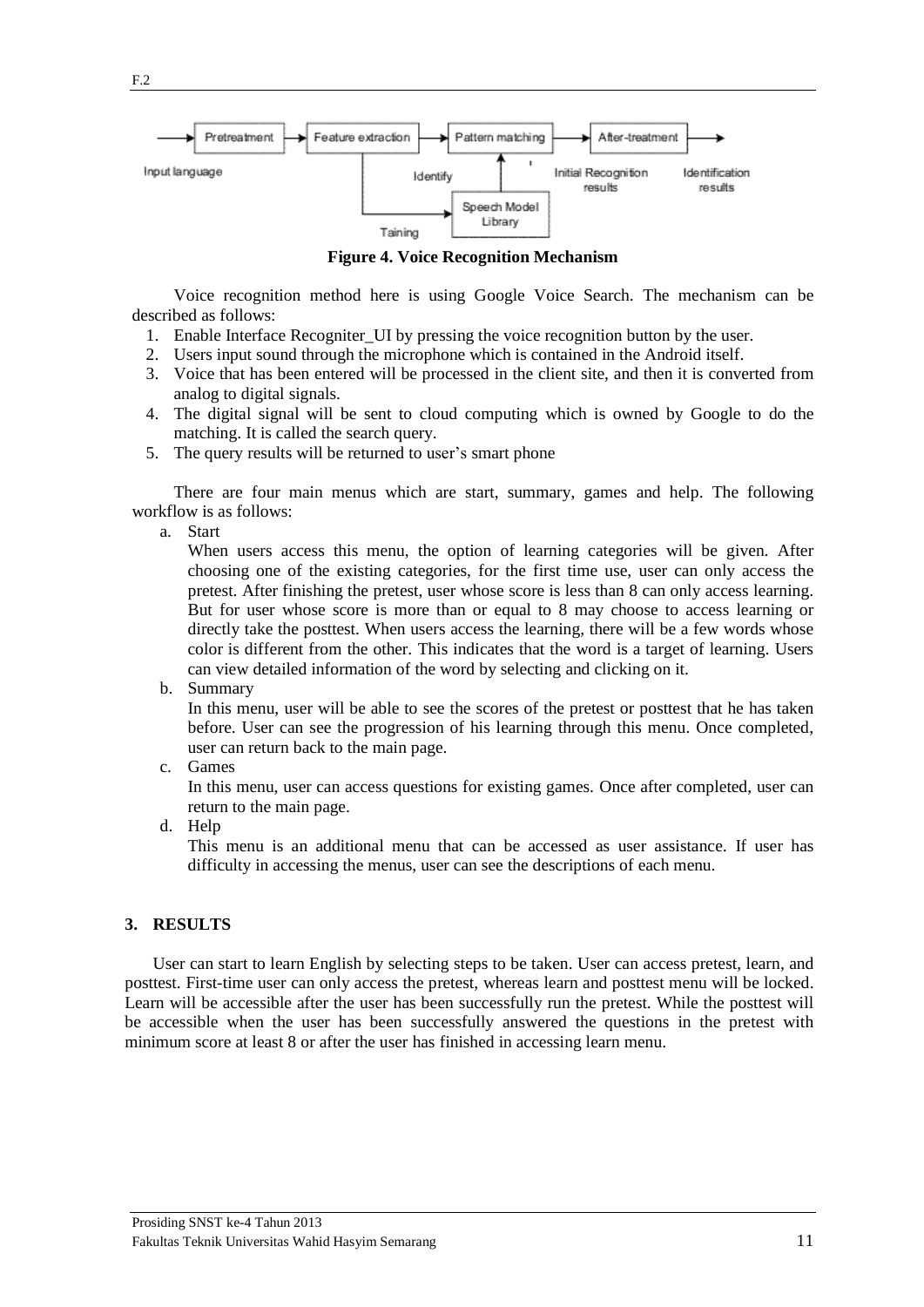

**Figure 5. Home Page**

Pretest and posttest are part of English learning methods contained in the application. The questions covered on pretest and posttest page are adopted from books and websites that support business English learning, such as Market Leader, Business Intelligence and bbc UK*.*



**Figure 6. Voice Recognition Page**

On the voice recognition problems, question will be presented and users have to answer the question by using their voice. User's voice then will be checked by using Google Voice Search. If the pronunciation is grammatically wrong, it will go to the next questions. After all the questions have been done, then user can check how to pronounce the word correctly by going to learn menu and listen how to pronounce that word.

At the end of the test, the user scores during their pretest and posttest will be shown . This score will be displayed on the score page.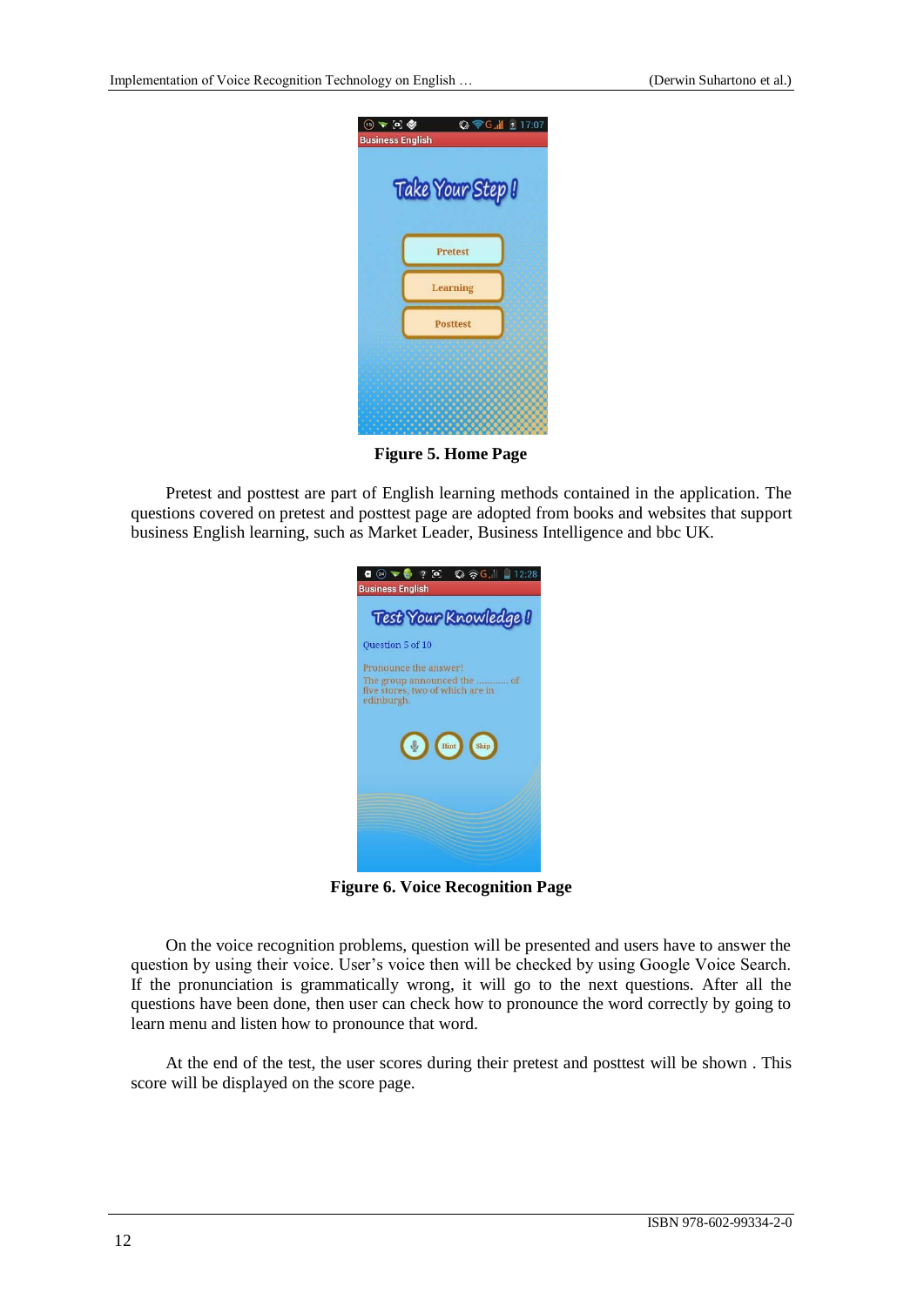

**Figure 7. Score and Learn Page**

Based on the results of questionnaires distributed to 35 respondents as an evaluation, several things can be concluded. This application is an application that is easy to use, with an attractive appearance as well as the help menu and other menus in it can help user to learn English. In addition, voice recognition feature on this application also help user to practice pronunciation. If comparison to the similar application is conducted as well, it can be found that the feature inside the Business English application is more complete than the others.

| <b>Feature</b>         | <b>Vocab</b><br><b>Study List</b> | <b>Learn English</b><br><b>Podcast</b> | <b>Test Your English</b><br><b>Vocabulary</b> | <b>Business</b><br>English |
|------------------------|-----------------------------------|----------------------------------------|-----------------------------------------------|----------------------------|
| Visualization          | N <sub>0</sub>                    | N <sub>0</sub>                         | No                                            | Yes                        |
| Quiz                   | Yes                               | Yes                                    | Yes                                           | Yes                        |
| Mini Games             | N <sub>0</sub>                    | N <sub>0</sub>                         | Yes                                           | Yes                        |
| Learning<br>Summary    | Yes                               | N <sub>0</sub>                         | Yes                                           | Yes                        |
| Pronunciation          | N <sub>0</sub>                    | N <sub>0</sub>                         | N <sub>0</sub>                                | Yes                        |
| Word<br>Categorization | N <sub>0</sub>                    | N <sub>0</sub>                         | N <sub>0</sub>                                | Yes                        |

### **Table 1. Evaluation to Similar Application**

Overall, this app is an interesting application that is able to increase user enthusiasm to learn English, more particularly Business English.

# **4. CONCLUSION**

- 1. This app is an English learning application that provides excellence innovation content according to user requirements; they are listening, and speaking.
- 2. This application can improve the user's ability to learn Business English.
- 3. Voice recognition feature which is embedded inside the application allows users to practice the pronunciation of English words well and correctly.